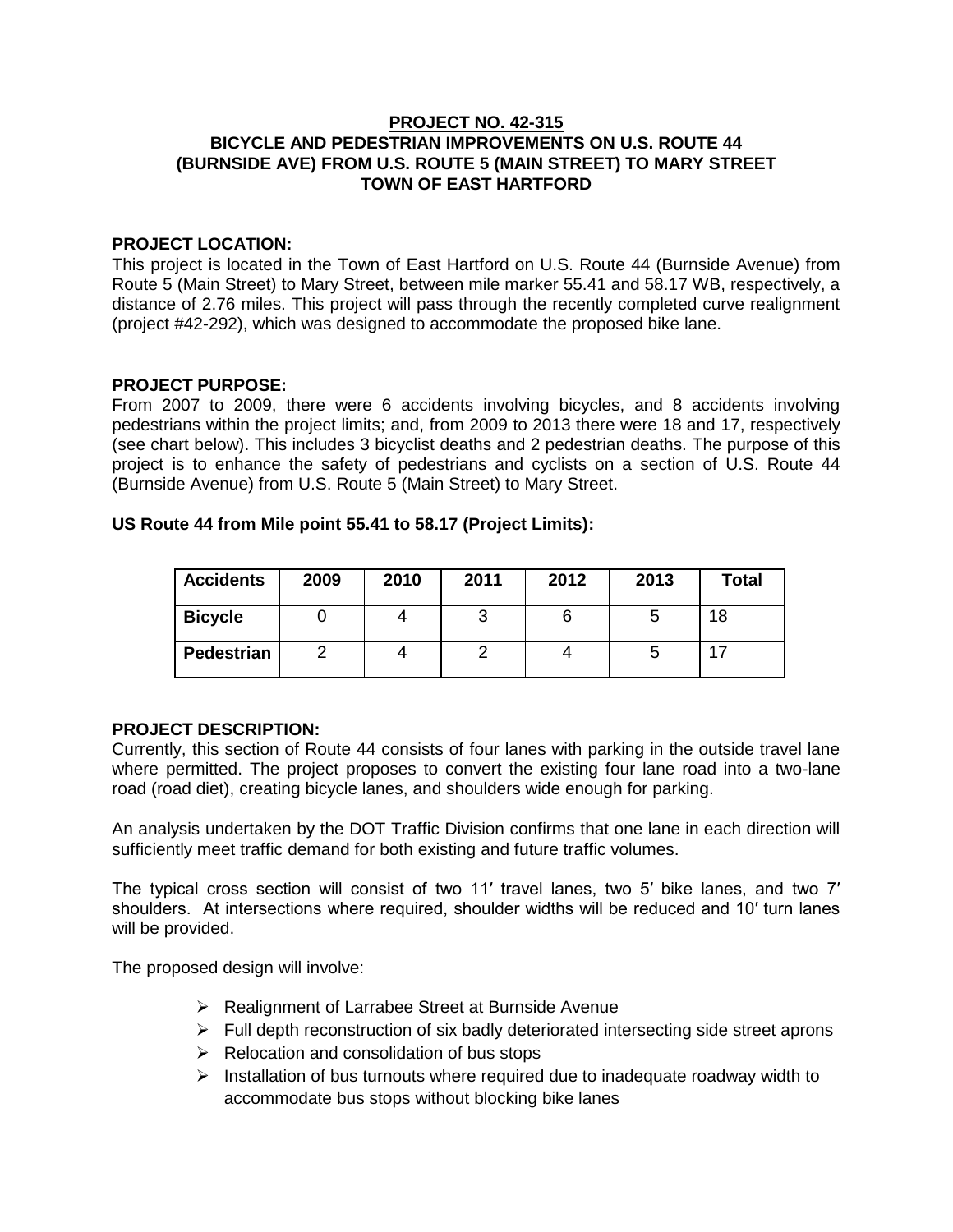- $\triangleright$  Modifications of existing traffic signals to match new lane arrangements
- $\triangleright$  Reconstruction of deteriorated sidewalks and ramps including curbs and new Americans with Disabilities Act (ADA) compliant sidewalk ramps
- $\triangleright$  Milling and overlaying the entire section of pavement within the project limits to remove existing pavement markings and establish new markings for bike lanes
- $\triangleright$  Correction of safety-related drainage problems
- $\triangleright$  Driver and cyclist education through community outreach by developing printed safety material and holding community outreach events

# **RIGHTS OF WAY:**

Rights of way acquisition were required from twelve (12) properties, including one owned by the Town of East Hartford. The rights of way impacts included sightline easement on two properties, a partial acquisition for the realignment of Larrabee Street, and sliver acquisitions on seven properties to accommodate widened shoulders for bus stops/turnouts along with three properties to accommodate new sidewalks and sidewalk ramps.

In addition, Rights of Way is seeking temporary rights to construct sidewalks and sidewalk ramps on a number of properties along Burnside Avenue within the project limits.

## **PERMITS REQUIRED:**

No permits required.

### **PROJECT SCHEDULE:**

FDP Date: 11-19-14 DCD Date: 01-21-15 ADV Date: 03-04-15 \*Construction began on July  $27<sup>th</sup>$  with completion scheduled for July 2016.

### **PROJECT COST:**

Estimated Construction Cost: \$3,800,000 (Construction 2015). The Federal Highway Safety Improvement Program will pay for 90 percent of the program.

### **BENEFITS OF ROAD DIETS**

Road diets can reduce collisions, increase mobility and access for local residents, and improve a community's quality of life.

- **Safety:** Road Diets can make the roadway environment safer for all users.
	- Studies indicate a 19 to 47 percent reduction in overall crashes when a Road Diet is installed on a previously four-lane undivided facility.
	- For pedestrians, Road Diets result in fewer lanes to cross and provide an opportunity to install refuge islands that slow vehicles in the midblock crossing area, which is where 70 percent of pedestrian fatalities occur.